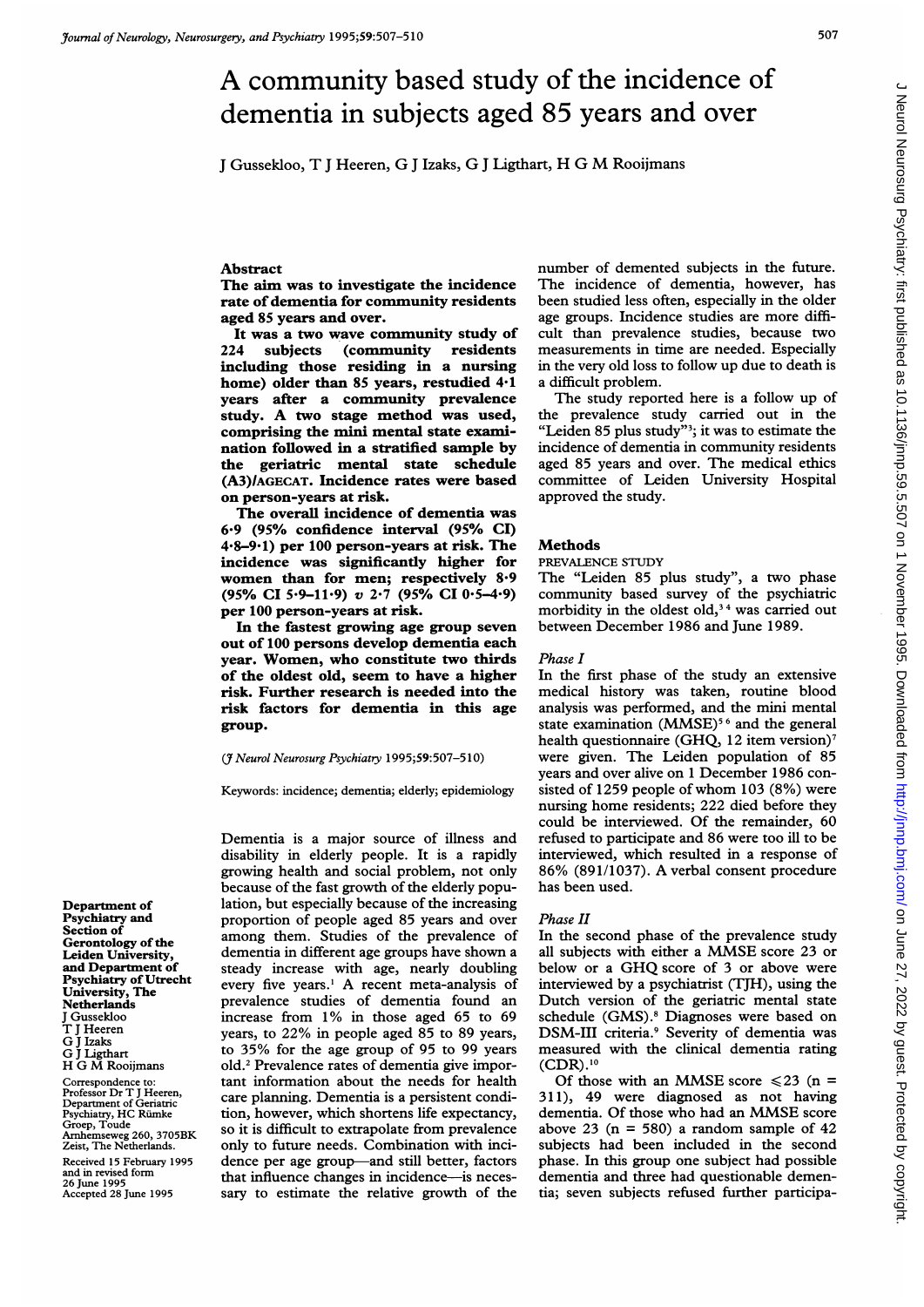

Recruitment of subjects for the incidence study.

tion. The remaining 569 subjects were assumed to be non-demented and eligible for follow up.

## INCIDENCE STUDY

The incidence study was carried out between March and November 1992, <sup>a</sup> mean of 4-1 (SD 0.4) years later. The population at risk for developing dementia included 618 subjects (49 + 569). On <sup>1</sup> March 1992, 297 subjects at risk had died (48%), leaving 321 to be interviewed. Again verbal consent was given by the participants.

### Phase I

In phase <sup>I</sup> participants were interviewed by three trained medical students who took <sup>a</sup> short medical history and administered the MMSE. The total MMSE score was computed while using only the serial sevens as had been done in the prevalence study. Those who scored below 24 points were included in the second phase.

In addition, a random sample  $(n = 55)$  of those with an MMSE score  $\geq 24$  were also included in phase II to estimate the number of dementia cases missed by using the chosen cut off score.

# Phase II

In phase II participants were interviewed by a medical doctor (JG) using the Dutch version of the geriatric mental state schedule-abbreviated (third version)/AGECAT, <sup>a</sup> short community version of the geriatric mental state schedule (GMS).<sup>81112</sup>

The computerised diagnostic system AGE-CAT identifies syndrome cases or subcases of "organicity", depression, and other psychiatric diagnoses at six levels of confidence. Level 0 represents no syndrome, levels <sup>1</sup> and 2 are regarded as subclinical syndromes or subcases, and levels 3 and above correspond to clinical cases. In this study, those with a level of organicity of 3 or above were considered to be cases of dementia. To reduce the possibility of information bias, the interviewer did not know the previously assessed MMSE scores.

# ESTIMATION OF THE INCIDENCE RATE OF DEMENTIA

The incidence of dementia was estimated as the number of new cases of dementia divided by the number of person-years at risk.

The number of new cases of dementia in the initial population of the incidence study was calculated by summation of the number of new cases found in both MMSE subgroups (MMSE < 24, MMSE  $\geq$  24 in phase II, multiplied by the reciprocal of the respective sampling fractions.

Person-years at risk for non-cases were calculated as the period between the MMSE screening in the prevalence study and the MMSE screening in the incidence study. For the demented, the date of onset of dementia was assumed to be halfway between the screening interviews and person-years were calculated accordingly.

# NON-PARTICIPANTS

To have some information about the presence of dementia in the group of non-participants (caused by death or refusal), data were gathered from the committee for institutional psychogeriatic care of the region of Leiden. This committee evaluates in a standard way all residents of the region of Leiden who are reported to be in need of institutional psychogeriatric care.

# Results

### SAMPLE CHARACTERISTICS

Of those who were alive at the start of the incidence study  $(n = 321)$ , 24 subjects died before they could be interviewed, 14 could not be traced, and 59 refused participation (figure). Finally, 224 subjects were interviewed in phase <sup>I</sup> (response 70%). Seventy per cent were women: 83% were between 90 and 94 years of age at the entry of the incidence study (1% were < 90 and 16%  $\ge$  95). Comparison of the  $321$  (297 + 24) subjects who died before they could be interviewed in the incidence study with those who participated showed that those who died had a higher mean age (89.8  $v$  88.9,  $t$  test,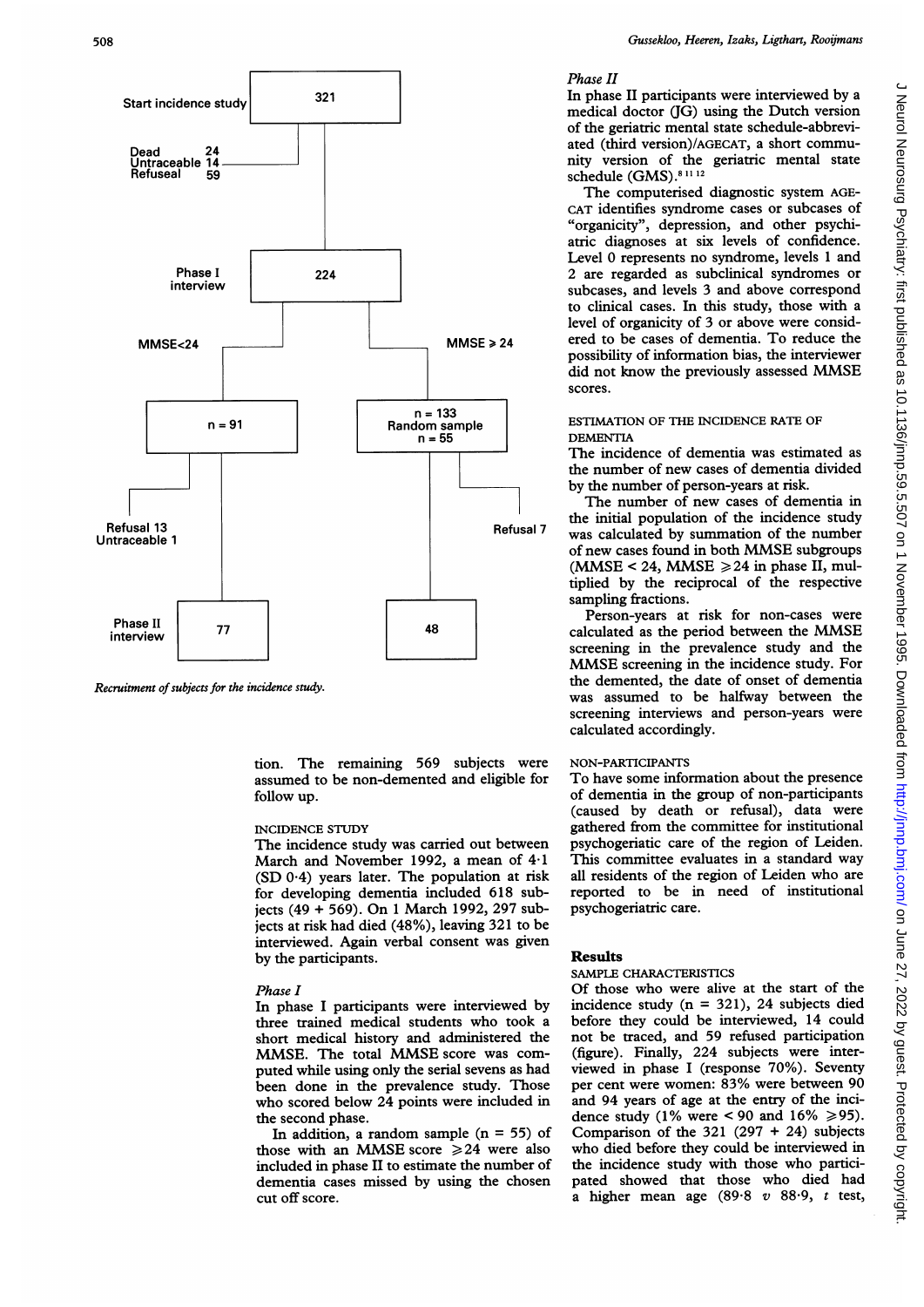Outcome of phase II in the two MMSE subgroups and estimation of the number of dementia cases referred to the total population in phase I

|                   | MMSE < 24 |           | $MMSE \geqslant 24$ |       | Total phase I |           |
|-------------------|-----------|-----------|---------------------|-------|---------------|-----------|
|                   | n         | PY*       | n                   | PY*   | n             | PY+       |
| Demented          | 43        | 90.1      | 2                   | 4.0   | $56 - 4$      | $117 - 6$ |
| Non-demented      | 34        | $136 - 1$ | 46                  | 191.0 | $167 - 6$     | 690.0     |
| Total             | 77        | $226 - 1$ | 48                  | 195.0 | 224           | 807.5     |
| Sampling fraction | 77/91     |           | 48/133              |       |               |           |

\*PY = person-years at risk.

tTotal weighted person-years calculated with use of the sampling fractions of both groups.

 $P < 0.001$ ), were less often living independently (41% v 67%,  $\chi^2$ , P < 0.001), and had a lower median MMSE score (27 <sup>v</sup> 29, Mann-Whitney Wilcoxon rank test,  $P < 0.001$ ) at the start of the prevalence study.

Significantly more of those who died were indicated for institutional psychogeriatric care than of the participants. Those who refused did not differ from the participants for the above mentioned characteristics.

Ninety one subjects had an MMSE score <24 points, of whom 77 were interviewed in phase II; 13 subjects refused participation and one subject moved and could not be traced (response 85%) (figure). In this group 43 cases of dementia were diagnosed by GMS-A(3)/AGECAT.

Of the random sample of subjects with an MMSE score  $\geq 24$  (n = 55) seven subjects refused to take part in the second phase (response 87%) (figure). In those who were interviewed  $(n = 48)$ , two cases of dementia were detected. Their MMSE scores were respectively 24 and 26.

#### INCIDENCE OF DEMENTIA

In total 45 cases of dementia were diagnosed by AGECAT in the second phase participants (n = 125). The table gives the crude results of phase II, the estimation of the number of dementia cases in the initial group  $(n = 224)$ , and the observed person-years at risk. The incidence rate of dementia was 6-9 per 100 person-years at risk (95% confidence interval (95% CI)  $4.8-9.1$ ) in the whole age group. Numbers in the separate age groups were rather low, so that no incidence per age group was calculated. In women the incidence of dementia was 8-9 per 100 person-years at risk (95% CI 5.9-11.9), in men 2.7 per 100 person-years at risk (95% CI  $0.5-4.9$ ).

# **Discussion**

### **METHODS**

In this incidence study a two wave design was used in which prevalent cases of dementia were detected in the first wave of the study (December 1986-March 1989). Cases were found with a two stage study design with a screening and a diagnostic phase. Consequently cases missed by the screening method in the prevalence study (those with an MMSE score <sup>&</sup>gt; <sup>23</sup> points) will be included as incidence cases in the present study. It has been estimated by O'Connor et  $al^{13}$  that in an elderly population (75 years and older) 16% of those scoring 24 points and 10% of those scoring 25 points might have been demented. This might be balanced, however, by the fact that in our study only the "serial sevens" item of the MMSE has been used without spelling the word "world" backwards; the "serial sevens" are more difficult and scores are shifted downward resulting in a higher sensitivity at the cut off score of 23/24.14

The mean duration of follow up has been 4-1 years. Although this has affected the reliability in <sup>a</sup> positive way (sufficient number of incident cases), it has also caused loss to follow up due to death. Considering that those who died before follow up were older, had <sup>a</sup> lower median MMSE score, and were more often indicated for psychogeriatric care during follow up, selective loss of incident cases of dementia may have occurred, leading to an underestimation of the incidence.

#### **FINDINGS**

In our study the estimated incidence of dementia was 6 9/100 person-years. In other population studies which included sufficient subjects of 85 years and over the incidence rates were of the same order  $(6.0, 15.8.4, 16.5)$  $10.5^{17}$ ).

In these studies the rates showed a consistent increase with age. The increasing prevalence of dementia with age together with a mortality which is twice as high in the demented elderly<sup>18</sup>-thus, reducing the prevalence rate-already pointed to high incidence in the oldest old. It is important, however, to know its real magnitude to be able to predict the number of cases that can be expected in the next decades when the oldest old will constitute a significant part of the population.

When no major change occurs in the mortality of men and women the oldest old will consist mainly (70-80%) of women, as now. In this respect the finding of <sup>a</sup> much higher incidence rate of dementia in women is very important, especially while women in this age group are much more likely to live alone and will be in need of care earlier in the disease. In the Leiden 85 plus prevalence study also a higher prevalence rate for women than men has been found  $(24\% v 18\%)$ , but it was not clear whether this was caused by a lower mortality among the female participants or by a higher incidence. Comparison with other studies shows that Paykel et al<sup>16</sup> have found the same difference in rates between men and women  $(2.7$  for men and  $10.6$  for women). In the Icelandic study'7 no difference was found and in the study of Aronson et  $al^{15}$  men tended to have higher rate (7.2  $v$  5.3, NS). In the last study women had <sup>a</sup> higher incidence between the ages 75 to 84 years.

An important factor when comparing incidence in men and women from different populations is the unknown selection that took place in both the male and female cohort before the age of 85 years. The causes of death in the respective cohort may be influenced by differences in the socioeconomic